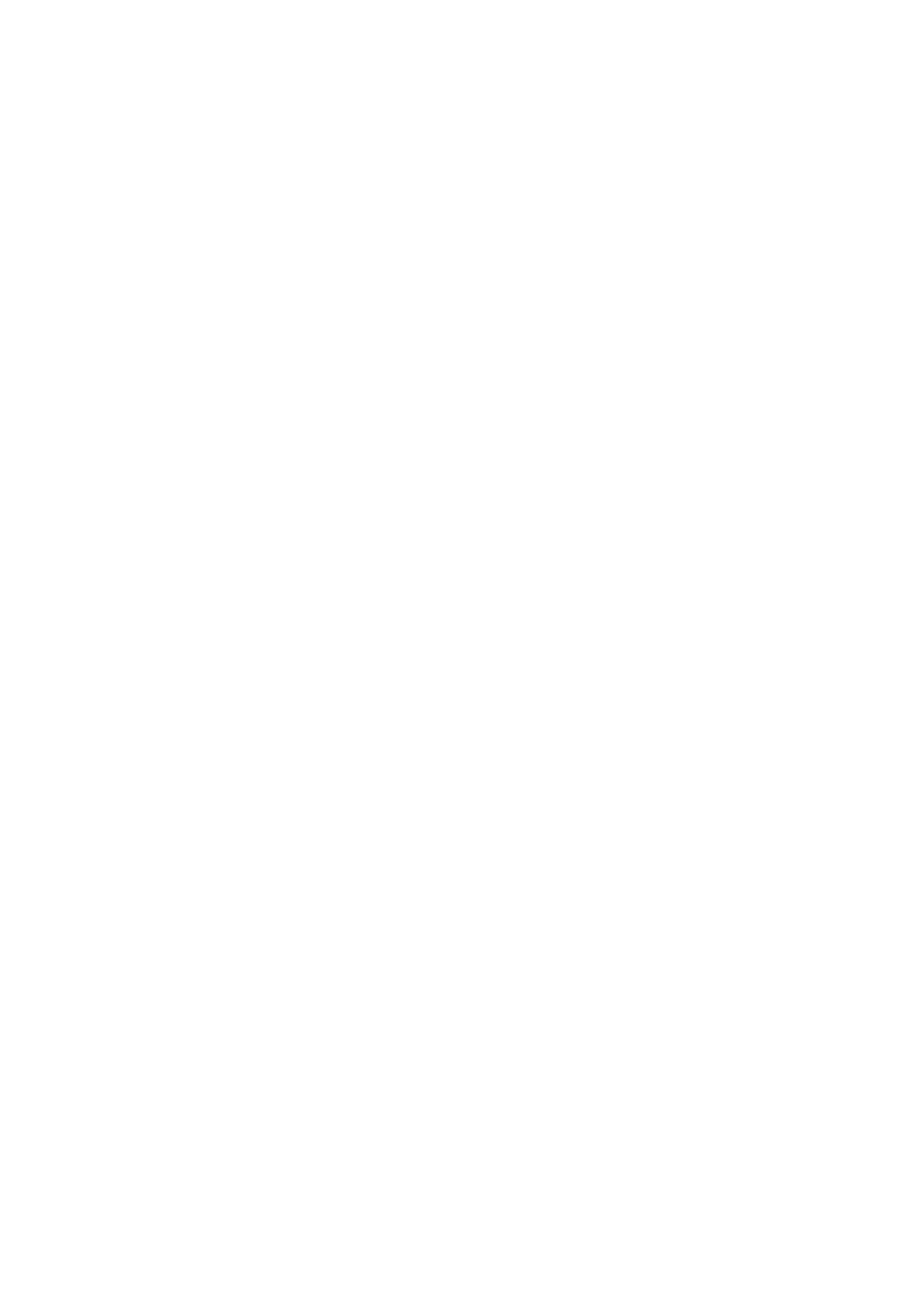# 8 NON-CONFORMANCES AND SANCTIONS

### **8.1 Non-conformances**

Audits are regularly undertaken to evaluate the effectiveness of implementation of ICA requirements. If, in the opinion of the auditor, there is evidence indicating that there has been a failure to meet one or more accreditation requirements, the auditor may raise a Non-conformance Report (NCR). Actions required to address the non-conformance shall be discussed and recorded on the NCR.

If the integrity of the accreditation has been significantly compromised, the non-conformance may provide grounds for the suspension or cancellation of the accreditation.

### **8.2 Incident Reports**

Incident Reports may be raised by interstate quarantine authorities to report the detection of a nonconformance in equipment or machinery certified under this ICA arrangement. An investigation into the incident shall be conducted and findings reported back to the originator.

If the integrity of the accreditation has been significantly compromised, the incident may provide grounds for the suspension or cancellation of the accreditation.

### **8.3 Suspension and Cancellation**

DPIRD may suspend or cancel an accreditation when an accredited business is found, for example, to have:

- obtained accreditation through the provision of false or misleading information;
- not paid fees owing to the DPIRD;
- contravened an accreditation requirement that compromises the integrity of the arrangement; and/or
- not rectified a non-conformance.

Any action taken by DPIRD to suspend or cancel an accreditation shall be provided in writing to the business. This shall also provide guidance on the lodgement of a written appeal requesting that the decision be reviewed.

# 9 CHARGING POLICY

The Business will be charged for all audit and investigation activities on a time basis at current rates prescribed by the DPIRD.

# 10 ATTACHMENTS

|              | Uncontrolled Copy                         |              |
|--------------|-------------------------------------------|--------------|
| Attachment 5 |                                           | <b>Blank</b> |
| Attachment 4 | Cleaning and Inspection Record            | <b>Blank</b> |
| Attachment 3 | Register of Authorised Inspection Persons | <b>Blank</b> |
| Attachment 2 | Grain Harvesters & Comb Checklist         | <b>Blank</b> |
| Attachment 1 | <b>Plant Health Assurance Certificate</b> | <b>Blank</b> |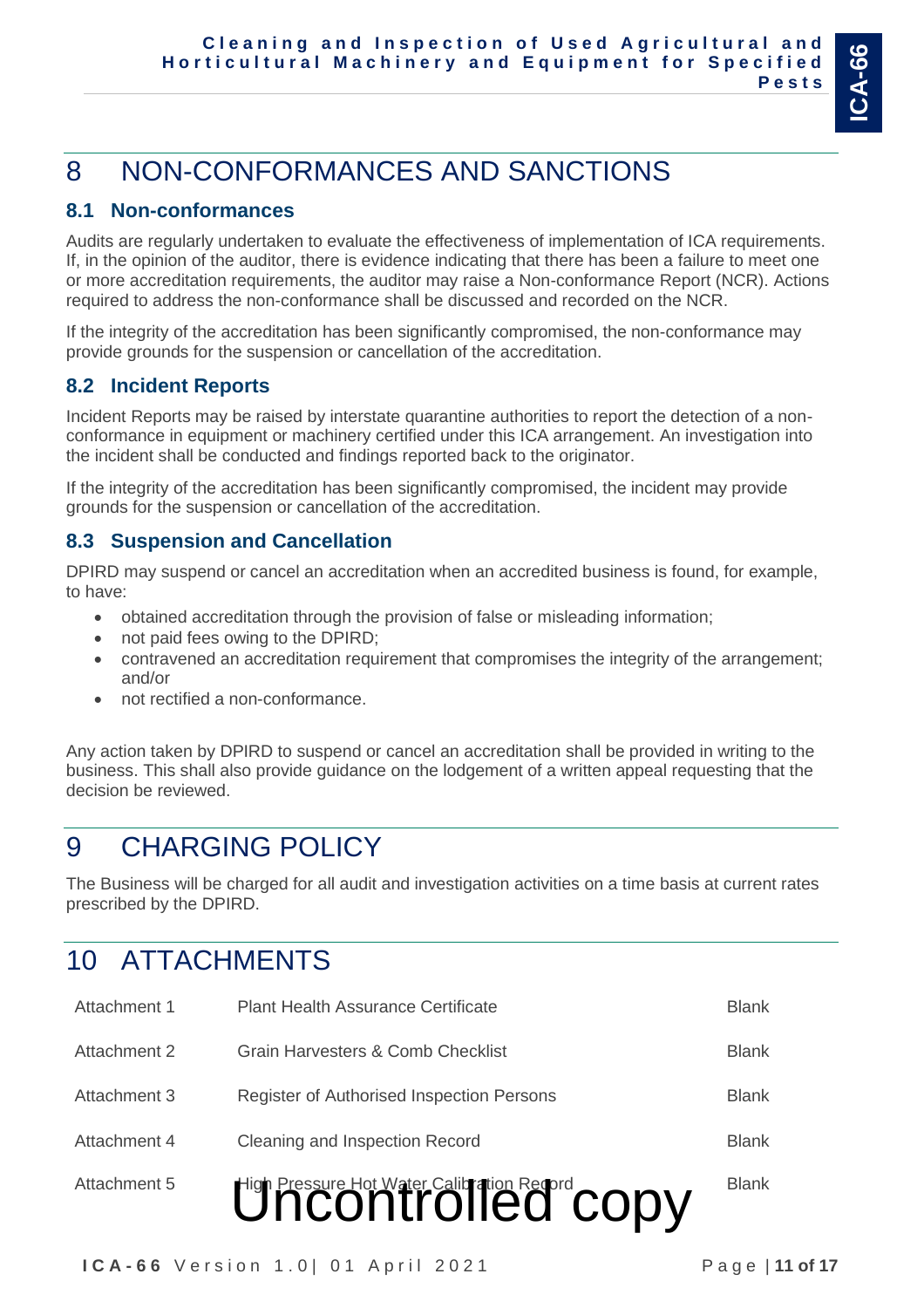

| Treatment | Chemical (Active ingredient) | <b>Treatment Date</b> | <b>Concentration / Duration and Temperature</b> |
|-----------|------------------------------|-----------------------|-------------------------------------------------|
|           |                              |                       |                                                 |
|           |                              |                       |                                                 |
|           |                              |                       |                                                 |
|           |                              |                       |                                                 |

**Additional Certification / Codes** 

#### **Declaration**

I, an authorised Signatory of the accredited business that prepared the plants or plant produce described above, hereby declare that the plants or plant produce have been prepared in the business's approved facilities in accordance with the business's Certification Assurance arrangement and that the details shown above are true and correct in every particular. I acknowledge that it is an offence under the Biosecurity and Agriculture Management (Quality Assurance and Accreditation) Regulations 2013 to issue assurance certificates without being accredited and/ or making false statements in certificates and declarations

| Authorised Signatory's Name preserving | Signature    | Date       |
|----------------------------------------|--------------|------------|
| <b>Joe Bloggs</b>                      | <b>CORRA</b> | 23/03/2021 |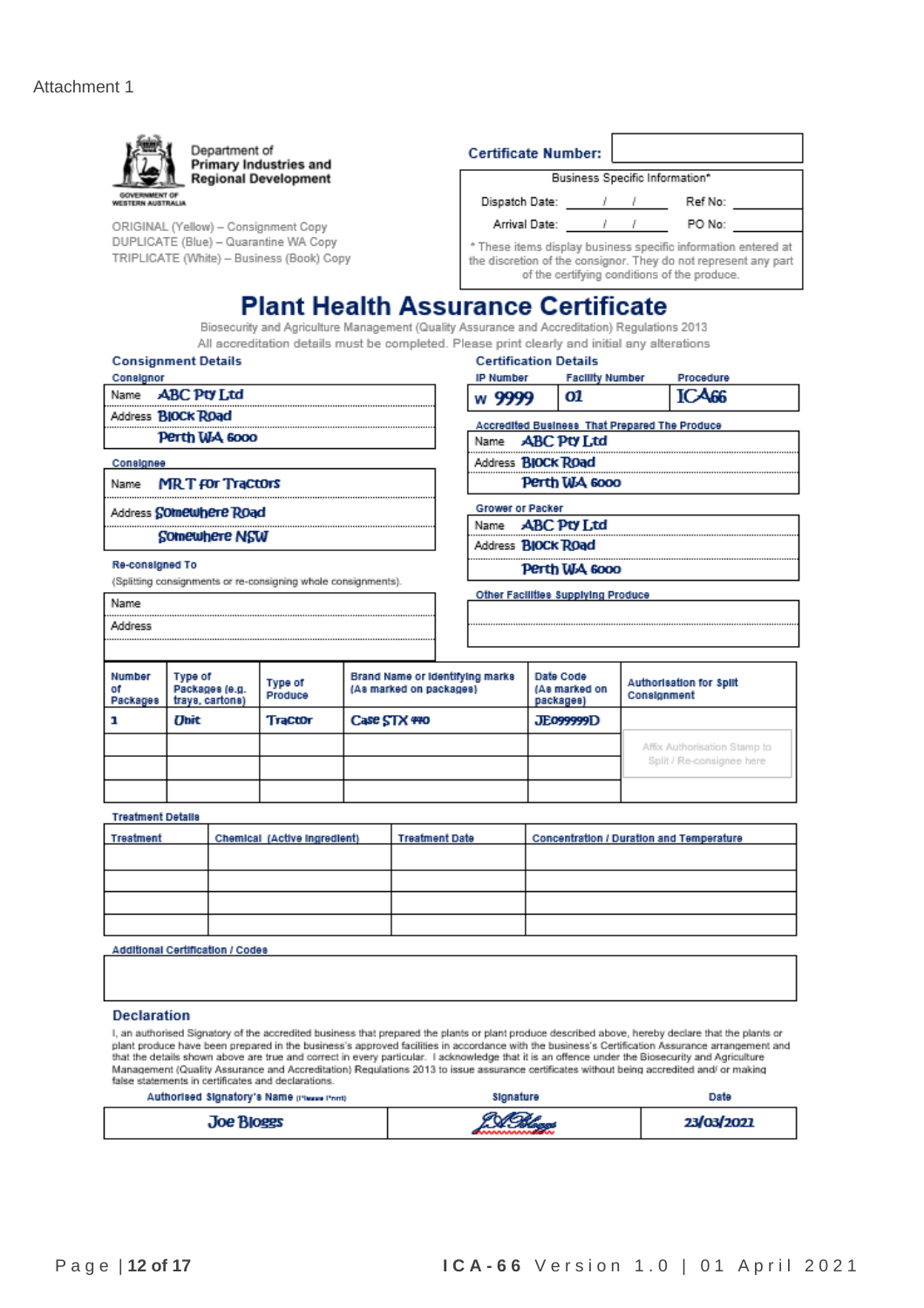### Attachment 2

# USED GRAIN HARVESTERS & COMB TRAILERS CHECKLIST (ICA66)

| Name of Owner/Exporter     |                        | <b>Name of Supervisor</b>       |
|----------------------------|------------------------|---------------------------------|
|                            |                        |                                 |
|                            |                        |                                 |
| <b>Inspection Location</b> | <b>Inspection Date</b> | <b>Description of Machinery</b> |
|                            |                        |                                 |
|                            |                        |                                 |

|                |                           |                                                                                                                                                    | Clean? Y/N |  |  |  |  |
|----------------|---------------------------|----------------------------------------------------------------------------------------------------------------------------------------------------|------------|--|--|--|--|
|                | Every<br>grain            | Check that the following areas are clean of soil and plant material:                                                                               |            |  |  |  |  |
|                | harvester                 | Area 1: the area under the skid plate,                                                                                                             |            |  |  |  |  |
|                |                           | Area 2: each header knife and finger,                                                                                                              |            |  |  |  |  |
|                |                           | Area 3: the auger located horizontally across the header,                                                                                          |            |  |  |  |  |
|                |                           | Area 4: the area behind any cover on the header,                                                                                                   |            |  |  |  |  |
|                |                           | Area 5: the area within any belts on any draper front (if fitted),                                                                                 |            |  |  |  |  |
|                |                           | Area 6: the feeder house,                                                                                                                          |            |  |  |  |  |
|                |                           | Area 7: the driver's cab compartment floor area,                                                                                                   |            |  |  |  |  |
|                |                           | Area 8: the cleaning fan and the area between the bottom of the fan housing and any shield under<br>the fan housing,                               |            |  |  |  |  |
|                |                           | Area 9: the chassis, including the inside of any chassis rail ledges, back axle-beam and<br>undercarriage areas,                                   |            |  |  |  |  |
|                |                           | Area 10: any tailing auger,                                                                                                                        |            |  |  |  |  |
|                |                           | Area 11: any sieve area, including the full length and width of the grain pan,                                                                     |            |  |  |  |  |
|                |                           | Area 12: any grain bin area, including any auger,                                                                                                  |            |  |  |  |  |
|                |                           | Area 13: the engine compartment, including the radiator core,                                                                                      |            |  |  |  |  |
|                |                           | Area 14: any grain or "repeat" elevator including any cups and rubber flights,                                                                     |            |  |  |  |  |
|                |                           | Area 15: any straw spreader or chopper,                                                                                                            |            |  |  |  |  |
|                |                           | Area 16: any tyres and rims.                                                                                                                       |            |  |  |  |  |
| $\overline{2}$ | Conventional<br>Harvester | In addition to the areas numbered $1 - 16$ , the following parts of any conventional harvester (as<br>indicated in Diagram 1) must also be cleaned |            |  |  |  |  |
|                |                           | Area 17: the threshing or separating area, including the drum and concaves behind the rasp bars<br>and lead-in plates and around concave wires,    |            |  |  |  |  |
|                |                           | Area 18: the beater drum, including the area between the drum and walkers,                                                                         |            |  |  |  |  |
|                |                           | Area 19: the straw walkers, including the beater and the chaff pan, underneath any straw walker<br>and any concealed areas under rubber air flaps. |            |  |  |  |  |
| 3              | Rotary<br>Harvester       | In addition to the areas numbered $1 - 16$ , the following parts of any rotary harvester (as indicated<br>in Diagram 2) must also be cleaned:      |            |  |  |  |  |
|                |                           | Area 17: the external top and sides of the conical section of the rotor cage,                                                                      |            |  |  |  |  |
|                |                           | Area 18: the areas inside the top of the conical section,                                                                                          |            |  |  |  |  |
|                |                           | Area 19: the threshing or separating area, including along the rotor cage.                                                                         |            |  |  |  |  |
|                |                           |                                                                                                                                                    |            |  |  |  |  |

| Name of Authorised Inspection Person<br>(Print)<br><b>Inspection Result</b> |  | <b>Signature of Authorised Inspection</b><br>Person | Phone No. |
|-----------------------------------------------------------------------------|--|-----------------------------------------------------|-----------|
|                                                                             |  |                                                     |           |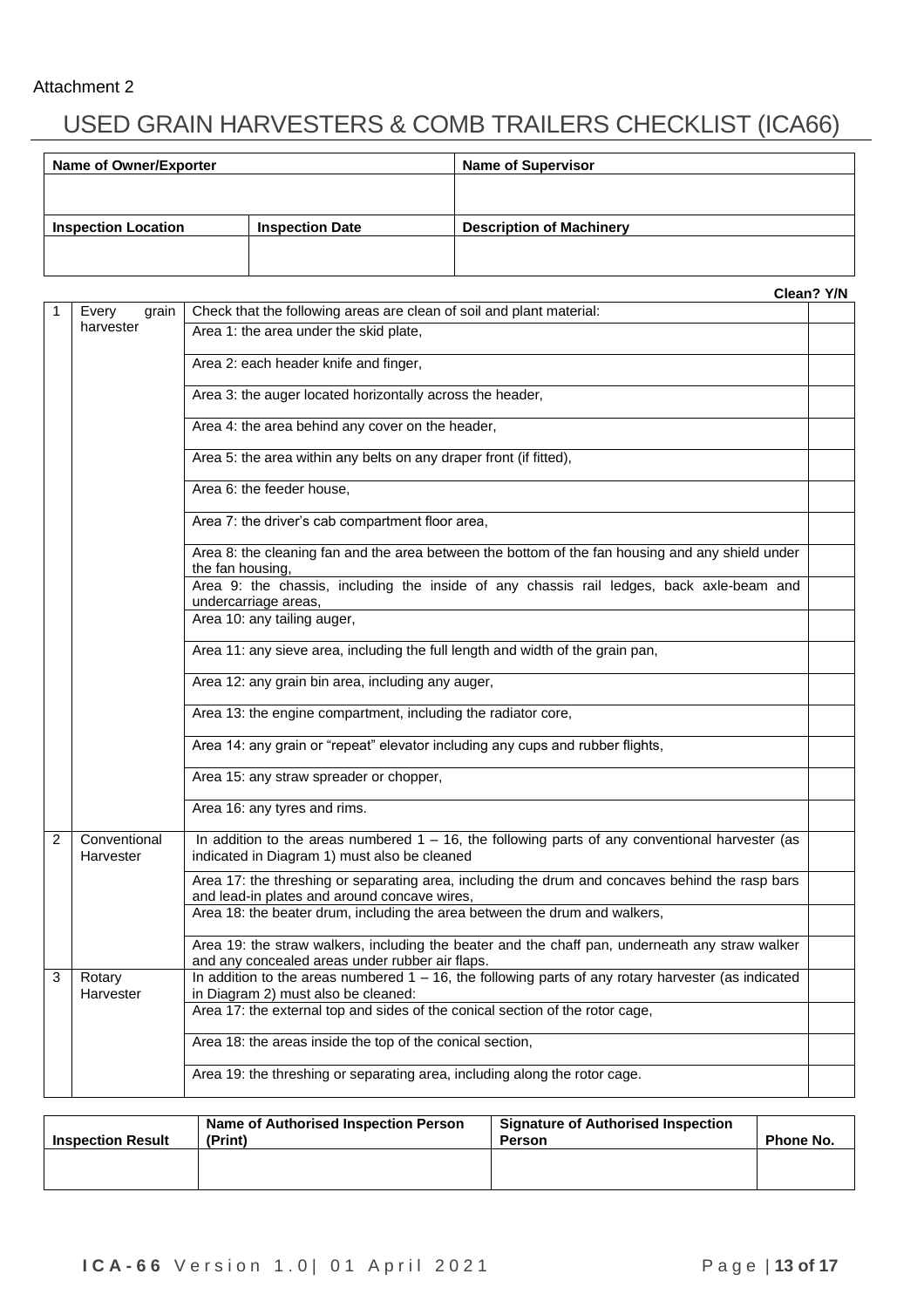**USED GRAIN HARVESTERS & COMB CHECKLIST -**Diagram 1:



Diagram 2:

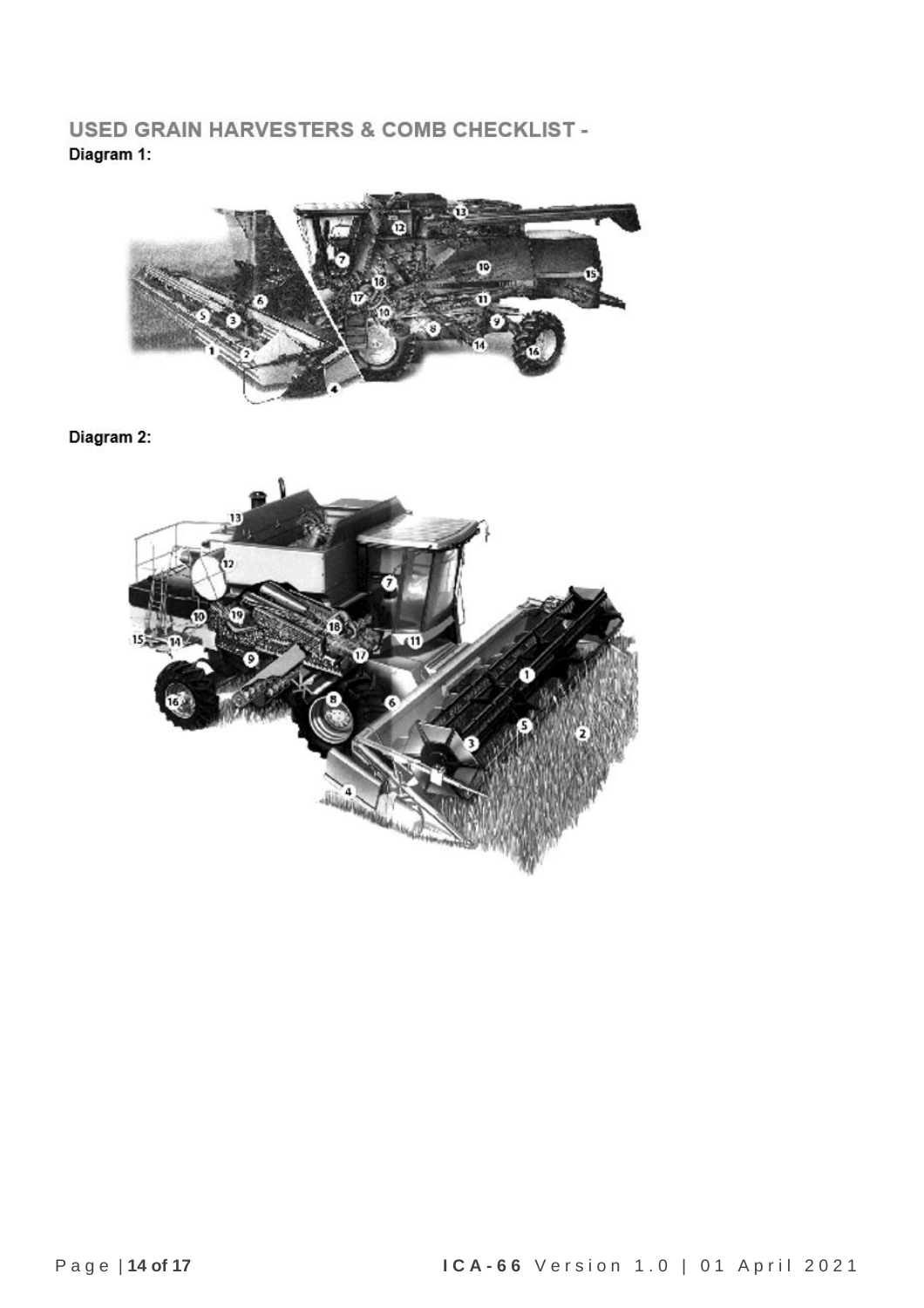Attachment 3

## REGISTER OF AUTHORISED INSPECTION PERSONS (ICA66)

| <b>Accredited Business Name</b> |                                                      |           | IP Number                                                           | W |           |  |
|---------------------------------|------------------------------------------------------|-----------|---------------------------------------------------------------------|---|-----------|--|
| Date of Training                | Approved Inspection Person<br>Printed Name Signature |           | Authorisation by Certification Controller<br>Printed Name Signature |   |           |  |
|                                 |                                                      | Signature |                                                                     |   | Signature |  |
|                                 |                                                      |           |                                                                     |   |           |  |
|                                 |                                                      |           |                                                                     |   |           |  |
|                                 |                                                      |           |                                                                     |   |           |  |
|                                 |                                                      |           |                                                                     |   |           |  |
|                                 |                                                      |           |                                                                     |   |           |  |
|                                 |                                                      |           |                                                                     |   |           |  |
|                                 |                                                      |           |                                                                     |   |           |  |
|                                 |                                                      |           |                                                                     |   |           |  |
|                                 |                                                      |           |                                                                     |   |           |  |
|                                 |                                                      |           |                                                                     |   |           |  |
|                                 |                                                      |           |                                                                     |   |           |  |
|                                 |                                                      |           |                                                                     |   |           |  |
|                                 |                                                      |           |                                                                     |   |           |  |
|                                 |                                                      |           |                                                                     |   |           |  |
|                                 |                                                      |           |                                                                     |   |           |  |
|                                 |                                                      |           |                                                                     |   |           |  |
|                                 |                                                      |           |                                                                     |   |           |  |
|                                 |                                                      |           |                                                                     |   |           |  |
|                                 |                                                      |           |                                                                     |   |           |  |
|                                 |                                                      |           |                                                                     |   |           |  |
|                                 |                                                      |           |                                                                     |   |           |  |
|                                 |                                                      |           |                                                                     |   |           |  |
|                                 |                                                      |           |                                                                     |   |           |  |
|                                 |                                                      |           |                                                                     |   |           |  |
|                                 |                                                      |           |                                                                     |   |           |  |
|                                 |                                                      |           |                                                                     |   |           |  |
|                                 |                                                      |           |                                                                     |   |           |  |
|                                 |                                                      |           |                                                                     |   |           |  |
|                                 |                                                      |           |                                                                     |   |           |  |
|                                 |                                                      |           |                                                                     |   |           |  |
|                                 |                                                      |           |                                                                     |   |           |  |
|                                 |                                                      |           |                                                                     |   |           |  |
|                                 |                                                      |           |                                                                     |   |           |  |

**Note:** Place a line through any entry for any person who is no longer Approved to carry out tomato potato psyllid inspections under the Business's Interstate Certification Assurance arrangement.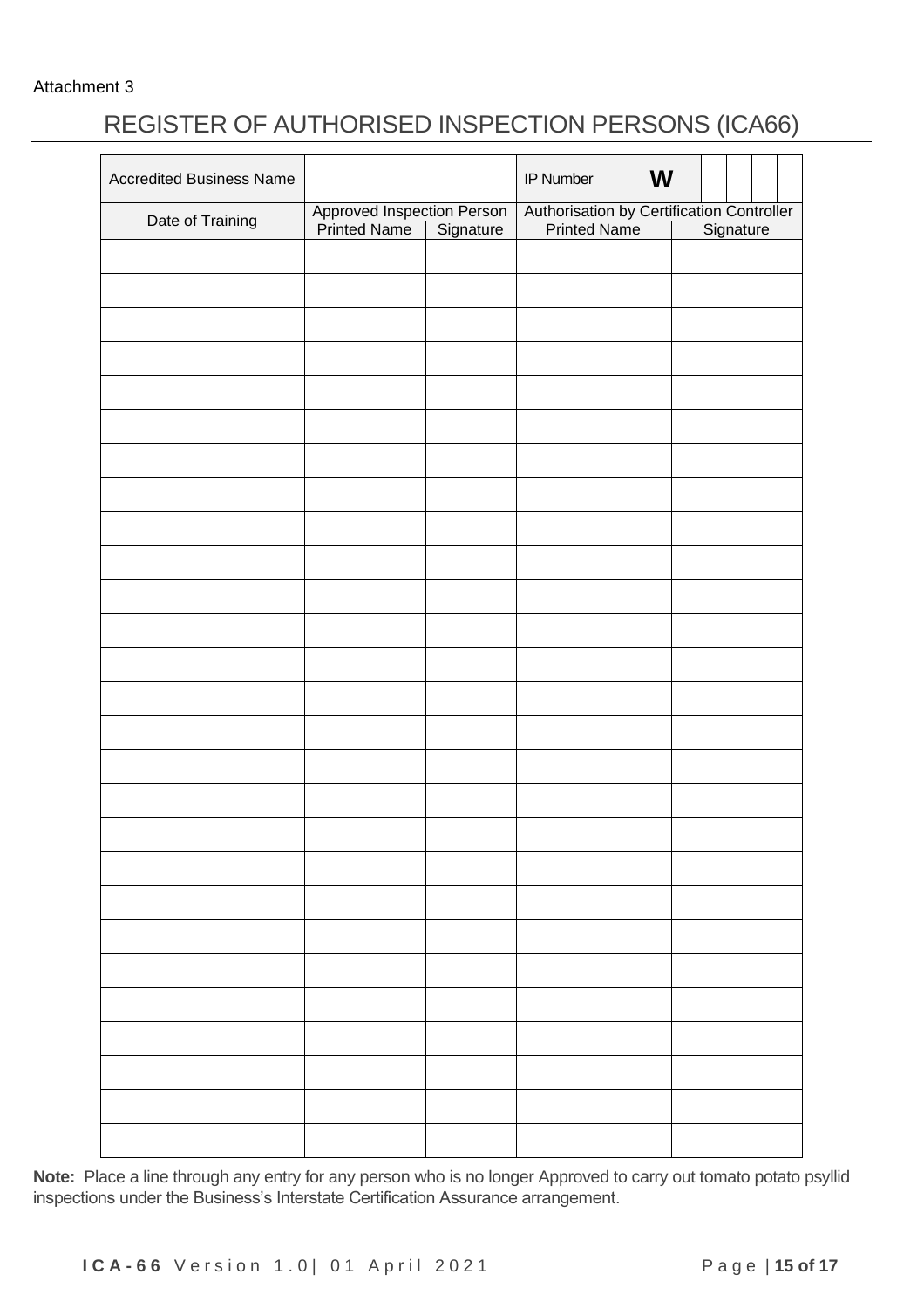### AGRICULTURAL AND HORTICULTURAL MACHINERY AND EQUIPMENT CLEANING AND INSPECTION RECORD (ICA66)

|                     |                    | <b>Machinery and equipment</b> |       |            |                    |                                     | Inspection                                     | Consignor |                | <b>Authorised Inspection Person</b> |  |      |           |
|---------------------|--------------------|--------------------------------|-------|------------|--------------------|-------------------------------------|------------------------------------------------|-----------|----------------|-------------------------------------|--|------|-----------|
| Date of<br>Cleaning | <b>Description</b> | <b>Make</b>                    | Model | Serial No. | Inspection<br>Date | Inspection<br>Result<br>(pass/fail) | Details of rejection or<br>subsequent cleaning | Name      | <b>Address</b> | Contact No. PHAC #                  |  | Name | Signature |
|                     |                    |                                |       |            |                    |                                     |                                                |           |                |                                     |  |      |           |
|                     |                    |                                |       |            |                    |                                     |                                                |           |                |                                     |  |      |           |
|                     |                    |                                |       |            |                    |                                     |                                                |           |                |                                     |  |      |           |
|                     |                    |                                |       |            |                    |                                     |                                                |           |                |                                     |  |      |           |
|                     |                    |                                |       |            |                    |                                     |                                                |           |                |                                     |  |      |           |
|                     |                    |                                |       |            |                    |                                     |                                                |           |                |                                     |  |      |           |
|                     |                    |                                |       |            |                    |                                     |                                                |           |                |                                     |  |      |           |
|                     |                    |                                |       |            |                    |                                     |                                                |           |                |                                     |  |      |           |
|                     |                    |                                |       |            |                    |                                     |                                                |           |                |                                     |  |      |           |
|                     |                    |                                |       |            |                    |                                     |                                                |           |                |                                     |  |      |           |
|                     |                    |                                |       |            |                    |                                     |                                                |           |                |                                     |  |      |           |
|                     |                    |                                |       |            |                    |                                     |                                                |           |                |                                     |  |      |           |
|                     |                    |                                |       |            |                    |                                     |                                                |           |                |                                     |  |      |           |
|                     |                    |                                |       |            |                    |                                     |                                                |           |                |                                     |  |      |           |
|                     |                    |                                |       |            |                    |                                     |                                                |           |                |                                     |  |      |           |
|                     |                    |                                |       |            |                    |                                     |                                                |           |                |                                     |  |      |           |
|                     |                    |                                |       |            |                    |                                     |                                                |           |                |                                     |  |      |           |